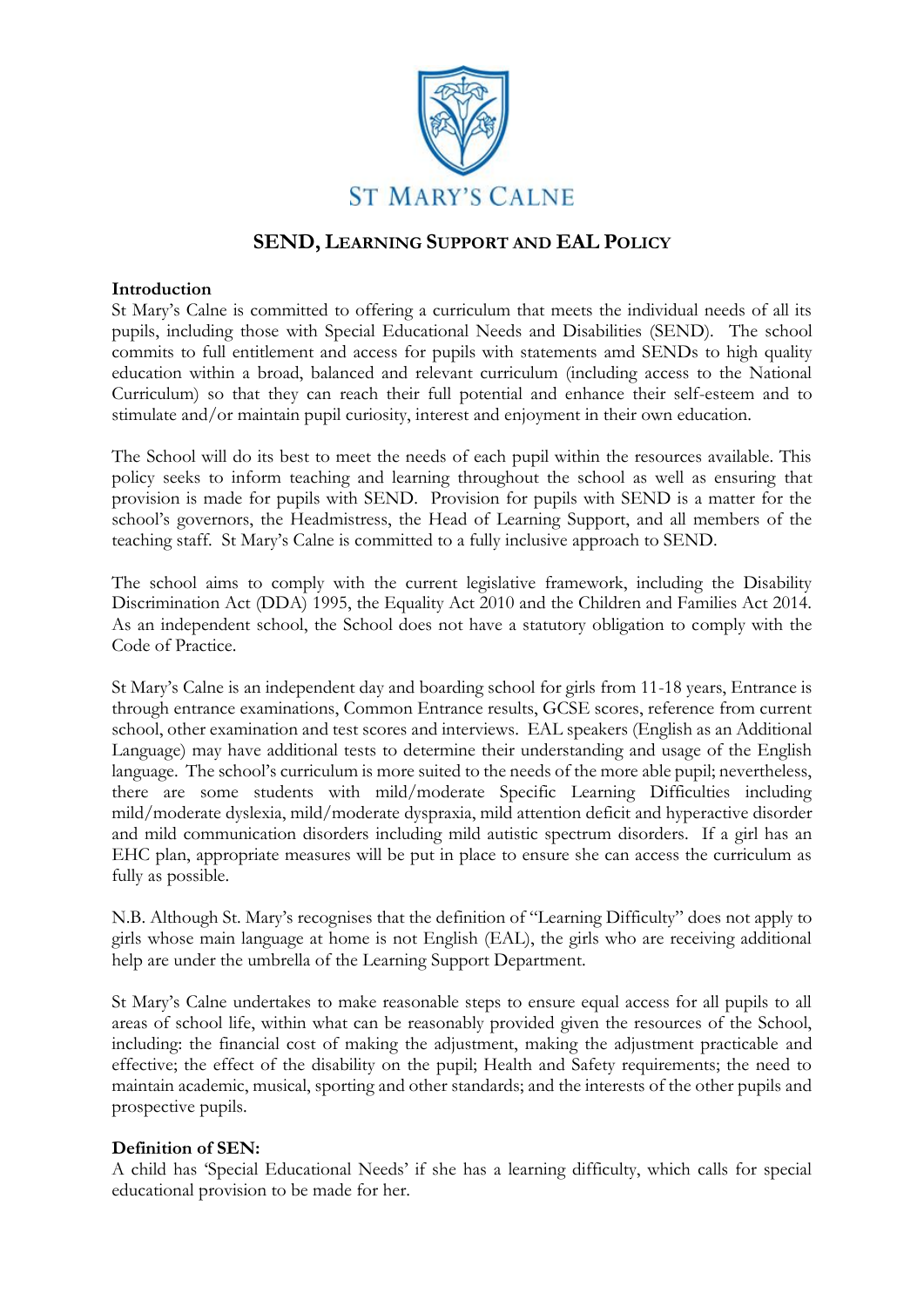### A child has a 'learning difficulty' if

- i) She has a significantly greater difficulty in learning than the majority of children of her age – ie she has a report from an Educational Psychologist showing that she has below average scores in literacy, numeracy, processing speed or working memory. Her learning difficulty is likely to be such that she would meet current JCQ criteria for extra time in exams. Mild specific learning difficulties do not automatically equate to a 'learning difficulty'; however the School recognises that pupils with specific learning difficulties may at various key stages in the education need support to develop their study skills within the context of an academically selective school.
- ii) She has a disability which either prevents or hinders her from make use of the education facilities of a sort normally provided for children of her age in mainstream schools with the area of the local authority.

## **Definition of Disability:**

A person has a disability if:

- i) They have a physical or mental impairment, and
- ii) The impairment has a substantial and long term adverse effect on their ability to carry out normal day to day activities.

The School aims to ensure accessibility by making reasonable adjustments for students with disabilities. Parents are therefore urged to discuss with the Head of Admissions any reasonable adjustments that would need to be put into place, well in advance of application for a place at the school.

### **Aims and Objectives:**

- To implement good practice in compliance with current legislation.
- To anticipate and meet the needs of those pupils identified as having SEND/ EAL.
- To ensure that no pupil is discriminated against, in any areas of school life, on the basis of SEND.
- To ensure that wherever possible reasonable steps are taken to ensure equal access to learning, regardless of SEND.
- To identify, at the earliest opportunity, any pupil who may have SEND.
- To ensure that all pupils' records include information relating to their SEND.
- To ensure that all teachers are aware of each pupil's needs and that such needs are the shared responsibility of all staff.
- To conduct regular reviews of the pupils' progress.
- To work in partnership with parents and tutors at all stages.
- To provide support for teachers so that they can make reasonable adjustments for the individual learning needs of pupils.

## **Identification:**

The process starts with consideration of transfer documents of new girls and, if necessary, further consultation with previous schools. All new Fourth Form girls are given a series of Screening Tests which are used in the process of identification of pupils needing support. Teaching staff observe Lower Four classes and refer any pupils causing concern to the Head of Learning Support. The Learning Support referral procedure will then be adopted. Specific requests for support are also considered from parents and teachers. Some pupils may personally request support and the School endeavours to assess, identify and intervene as far is possible within the limits of available resources.